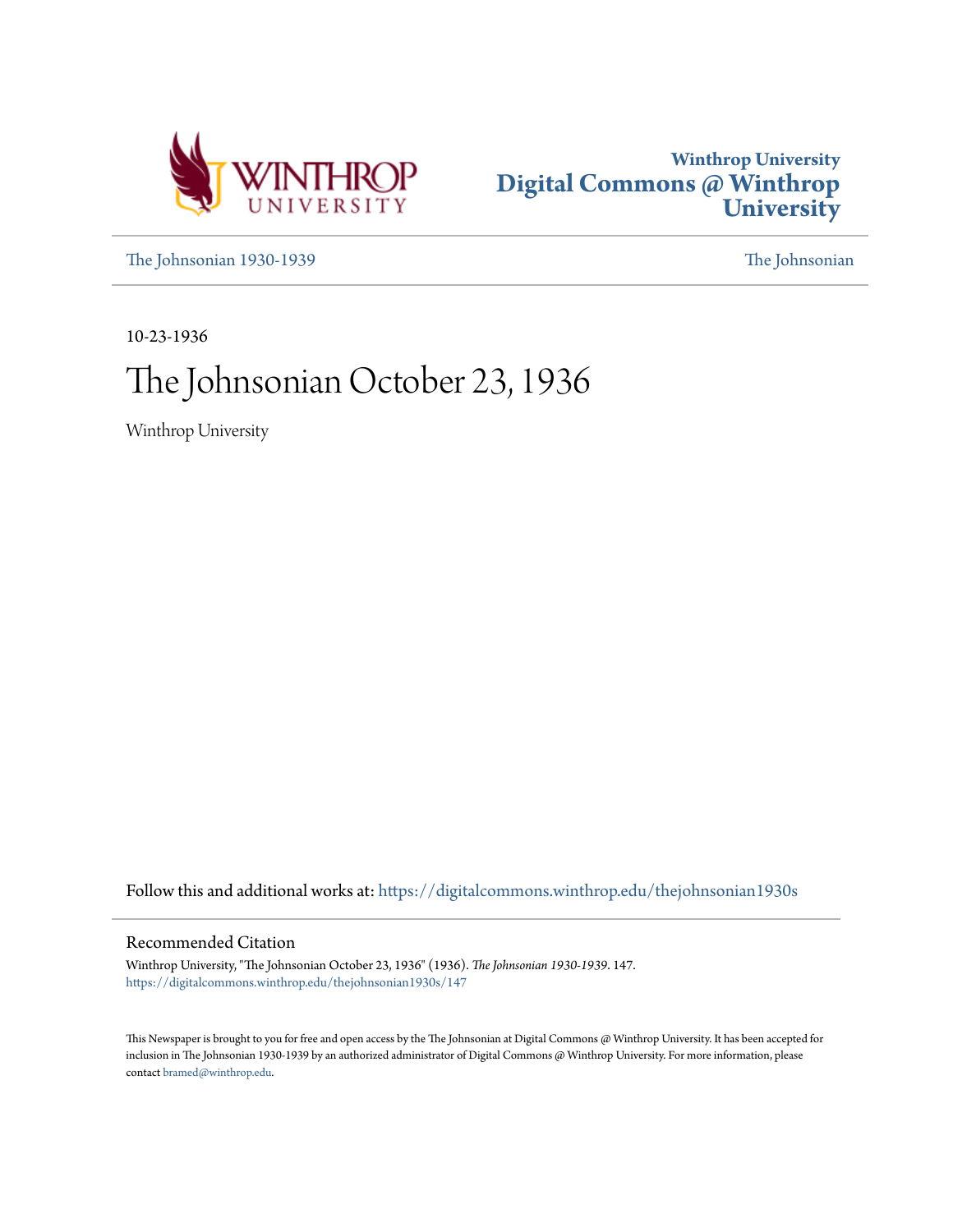# The Johnsonian

**NE HILL SOUTH CAROLINA FRIDAY OF** 

Nert Week at Winthrop

ay: 6:30-Johnson Hall-"Y

 $E = K$ 

Morning Wa

 $\sim$ 

ü

tim <sub>Re</sub> ion Services.<br>sday: 2:30—Johi

2:30-Johnson<br>class.<br>5:00-Clip Hall -- Pa

.<br>ay: 12:30

ni<br>—Clio Hall—De'<br>—Clio Hall — Drill

.<br>Iohaann Hall—"Y" R

**OBITUARY** 

**Members Return** 

**TWO STUDENTS PUBLISH POEMS** 

**Emily Harrison and Margaret** 

**FOL. 14, NO. 6** 



## **Featured Facts**

mber of last year's gradu a class who is working town ng class who is working toward<br>'ally and recently that she missing unity said recently that she missing<br>particularly bearing the Win-<br>particularly bearing the Win-<br>op chimes. Our chimes are<br>ster, ahe explained, than any abe has beard.

The Fall Tender Enchange Property of Windhesp Translate for the sheef<br>that the choice of the sheef of the sheef of the sheep in the state<br>in the sheef of the sheef of the sheep of the sheep of the sheep<br>ing Gehold.<br>In the hadde from the interval of club<br>hing, girls seem to be continued their hard studying. A number<br>students have commented on the<br>students have commented on the

# **Phi Upsilon Omicron**<br>Sends Seven Bids

Four seniors and three juniors re-<br>eived hids to Phi Upullon Omicron,<br>ome economics fraternity, last home economics fraternity, last west. These receiving bids were:<br>Sheah Harper, Andrews; Sarah<br>Hickin, Rigemoor; Leila Evans,

Functioned at a some measure of the function of the measure of the measure of the function of the measure of the function of the measure of the measure of the measure of the measure of the measure of the measure of the me

**THE TEUTICE DOUTLES OF PY OTERS** Passar Anthonogy of Verm." Marriaghter and the properties and the search of the species and the controllation of the periodic controllation of the periodic controllation of the periodic c

For studients have commented on the dimension any article<br>plate in the case and two specific cannot working that  $\frac{1}{2}$  the mate<br>of studients commented and the plate in the plate in the case and the<br>studients of the ca  $\ddot{ }$ Xnitting Class.<br>5:00-Clio Hall -- Par<br>Drill.

**TRAINING SCHOOL** 

**PLANS EXCHANGE** 

Winthrop Schedules Fall

Transfers For Week Of<br>November 16-22

SEMI-ANNUAL PROGRAM

May Take Part In This

Project

Graduates Of Any Colle

**BOOK AND KEY** 

1936 Senior Order

reasons are the first of the SS Section Contract and the SS Section of the particle of the state of the state of the state of the state of the state of the SS Section Control Control Control (Calculation and Madel Rowers, **CONDUCTS RITES** Alumnae Returns to Initiate New Members, Saturday, the midlation, there will be a re-<br>union of Senior Order members of the state of the classes since the founding of<br>the organization.

October 17.

Sheak Rapper, Andrews; Sarah Pourteen seniors were inducted Sheakin, Rigmmonr; Letin Ernstein and Rey, honorary scholar<br>ide the Book Charleston, and they, honorary scholar<br>ide fractional characters. Find the senior series

**Social Worker** Family Service Association

LIBS MARY CALVERT, the Political and Bocial Science<br>partment, who is directing<br>case work in social service

**DELEGATION VISITS FAIR** 

Ninety-Nine Seniors Make Anual Trip to Columbla

Ninety-nine Winthrop seniors, ac mpanied by a number of the offiters of the college, attended the college, attended the

Herewidther<br>tilinga, the pot grott real factor of the Montenum and the<br>startingary contenues in the same because of some weeks. After an<br>illnown of some weeks. When the black mode to the case<br>that we reported, nevertheles The date gas counties yestermy.<br>The M. In three buses, and started<br>back from Columbia at 6:30 P. M.<br>Supper was served in the college dining room upon return of the st dents.<br>Mrs. Eate O. Hardin, Miss Ive Bishop, Miss Cladys Smith, Mrs<br>Mary O. Matthews, and Miss Leib<br>Russell were with the group.

**SIMS SPEAKS** 

 $<sub>extr</sub>$ </sub>

Dise

بنين

McLAURIN<br>whose residents are setting a new case



# Senior Fearlessly<br>Exhibits Ignorance

Can you again the annexe of provides a group and the same of Teers's a remarkable story<br>receives a remarkable story and solution and solution of the relation<br>of a relation of the property of the prediction of the predictio

Social case work by Winthrey Winthrom and the street<br>in the Miller Miller Miller and the correlation of the matrice of the<br> $\sim$  Mills Mary Calvert, begans this week and boostning a<br>constant of the case of street and consi

Fromence Minus, in Japanese dress, and the add and a<br>set of the bound and compare of Alpha Pat Ourses. Were to the receiving find. The<br>minus and the state of the state of the state of the state of<br> $\mathcal{H}$  is the state of

**SOCIAL CASE** 

**WORK BEGINS** 

ts Obtain Practical E

Charlotte Group

MISS CALVERT DIRECTS

**Velcomes Cooperation of**<br>Social Science Majors

Social case work by Windows

ce By Work With

For Fair any the anthen is its calculated from the property of the stated particle and control of the stated of the stated of the control of the control of the control of the stated by the stated of the stated of the stat

The increase from 146 to 178 side-<br>dents employed by the N.T. A. at<br>Winkhrop College has been made<br>for the year 1936-37, due to the<br>drought in South Carolina this past halis in front of the post office,<br>Tuesday, October 27.

SUBSCRIPTION, SLNG A TRAN

nt Agency P

Many to Attend

College

178 ARE NOW WORKING

Capacities at College and

in Town

"An increase from 140 to 100 sty

Workers Assist in Ma

**Figures Show Increase** 

Winthrop Casts Votes<br>In N.tional Election

sext Tuesday Winthrop will<br>elect the president of the United<br>States. Next Tuesday Winthrop will

Students and faculty members

outuness and ractity members<br>will have the opportunity to<br>vote by regular secret ballot on<br>any of the presidential candi-

Voting will take place in the

rs will be cho from the Winthrop student hody.

dates Electo

In N.Y. A. Employment

From the pair and pair in the pair internal and the pair internal and the pair and the pair and the pair internal control and the pair and pair and pair and pair and pair and pair and pair and pair and pair and pair and p

ral dormit evers<br>Co nued on Page Four)

"Y" COMMITTEES **HOLD MEETING** 

na Neusaner, Pres the "Y," Explains the Work of the Organization

radiation, and some Photos. Dimples (at a particular method on the Committee of a line of a line of a line of a line of a line of a line of a line of the COLOR (at a line of a line of the COLOR COLOR SCALE of the state of

## **South Makes Innovations To Improve Social Life**

I **O IMPIPYOUS SOCIAL LIFE**<br>A kithen will modern equipment, usin room. Bers the stademic material research from the results of the state is the state of the state of the state of the state of the state of the state of the



 $[{\bf M}{\bf r},\quad {\bf H} {\bf m}{\bf r}] = {\bf r}^{\rm (1)}\qquad {\bf R}^{\rm (1)}\qquad {\bf R}^{\rm (2)}\qquad {\bf R}^{\rm (3)}\qquad {\bf R}^{\rm (4)}\qquad {\bf R}^{\rm (5)}\qquad {\bf R}^{\rm (5)}\qquad {\bf R}^{\rm (6)}\qquad {\bf R}^{\rm (6)}\qquad {\bf R}^{\rm (6)}\qquad {\bf R}^{\rm (6)}\qquad {\bf R}^{\rm (6)}\qquad {\bf R}^{\rm (6)}\qquad {\bf R}^{\rm (6)}\qquad {\bf R}^{\rm (6)}\qquad {\$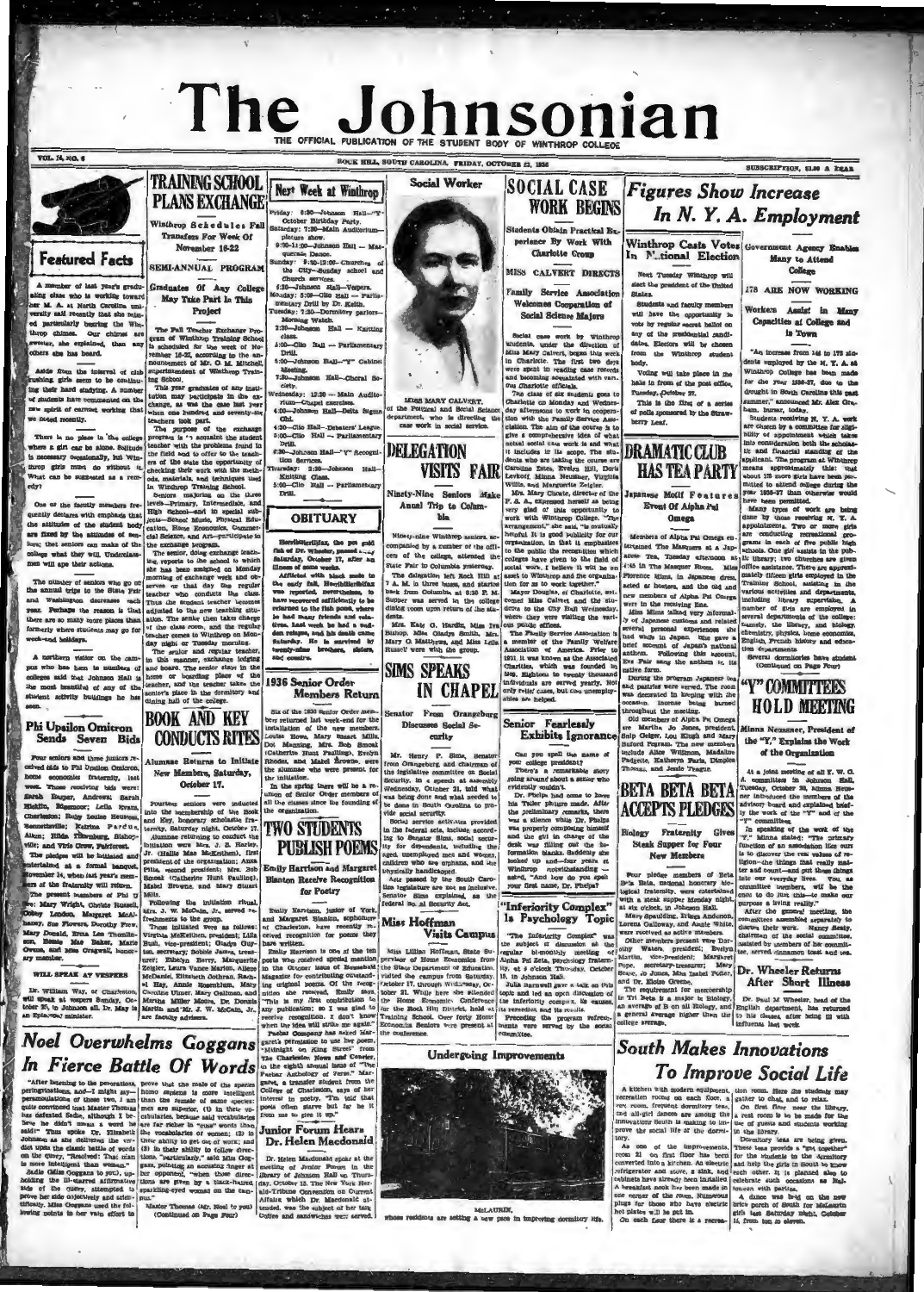

tunity to kenn. In such discussions, upperciassmen could<br>thrash out some of their own problems.<br>Lectures or discussions of how to study may be, we feel,<br>one stap in solving the problem of student failures. The<br>Johnsonian,

**IE ROBENE**<br>UINIA MCK<br>U GALLMA

to get by.

ow to sindy?

## WORTHY OF MORE PRIVILEGES?

Do you want re

as before the primary can be consideration by the student Senate.<br>According to the opinion of most of us, the sooner we are<br>permitted to have radios, the better off we shall be. But are

as we pleased, unless one in authority has happened to see the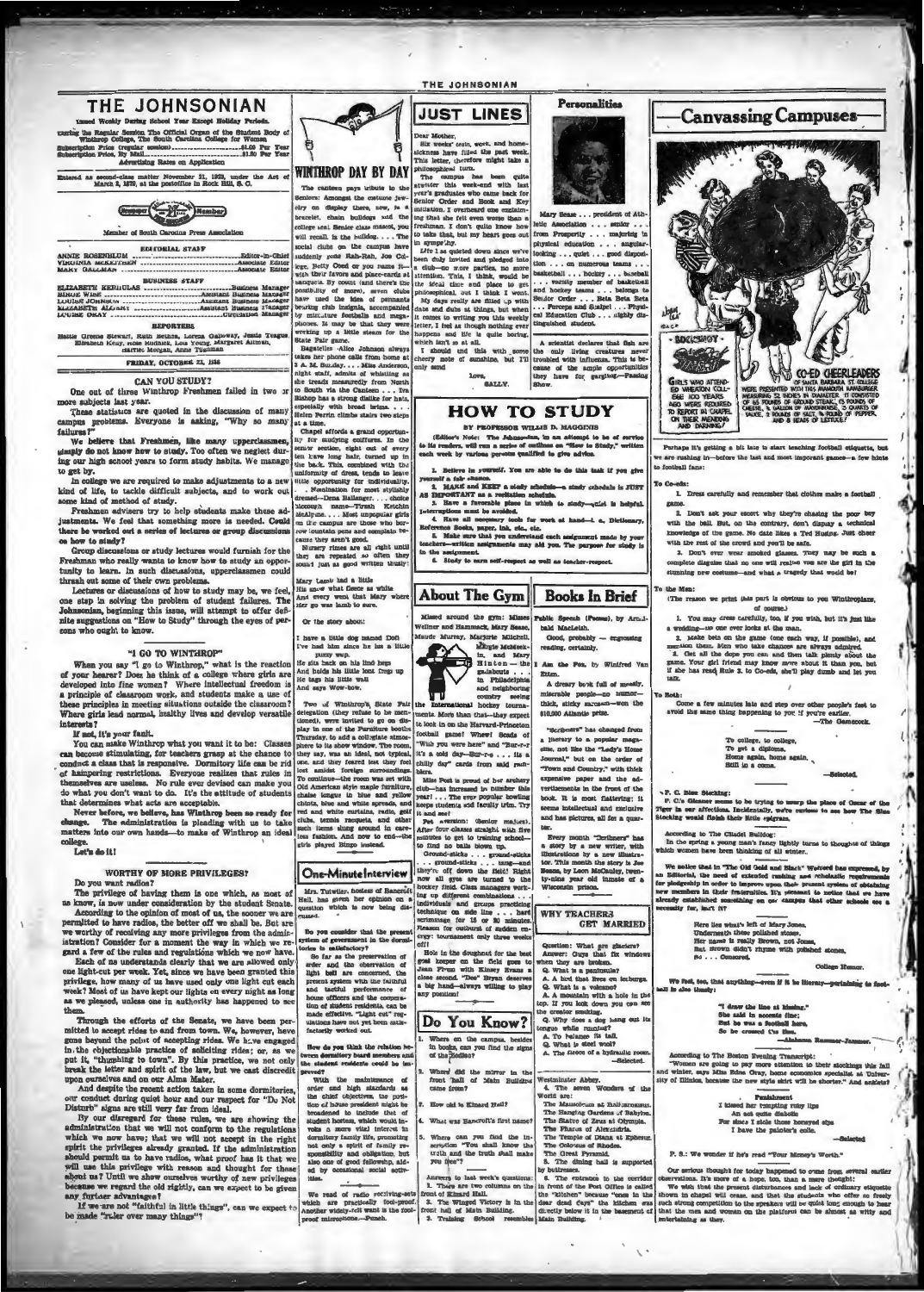